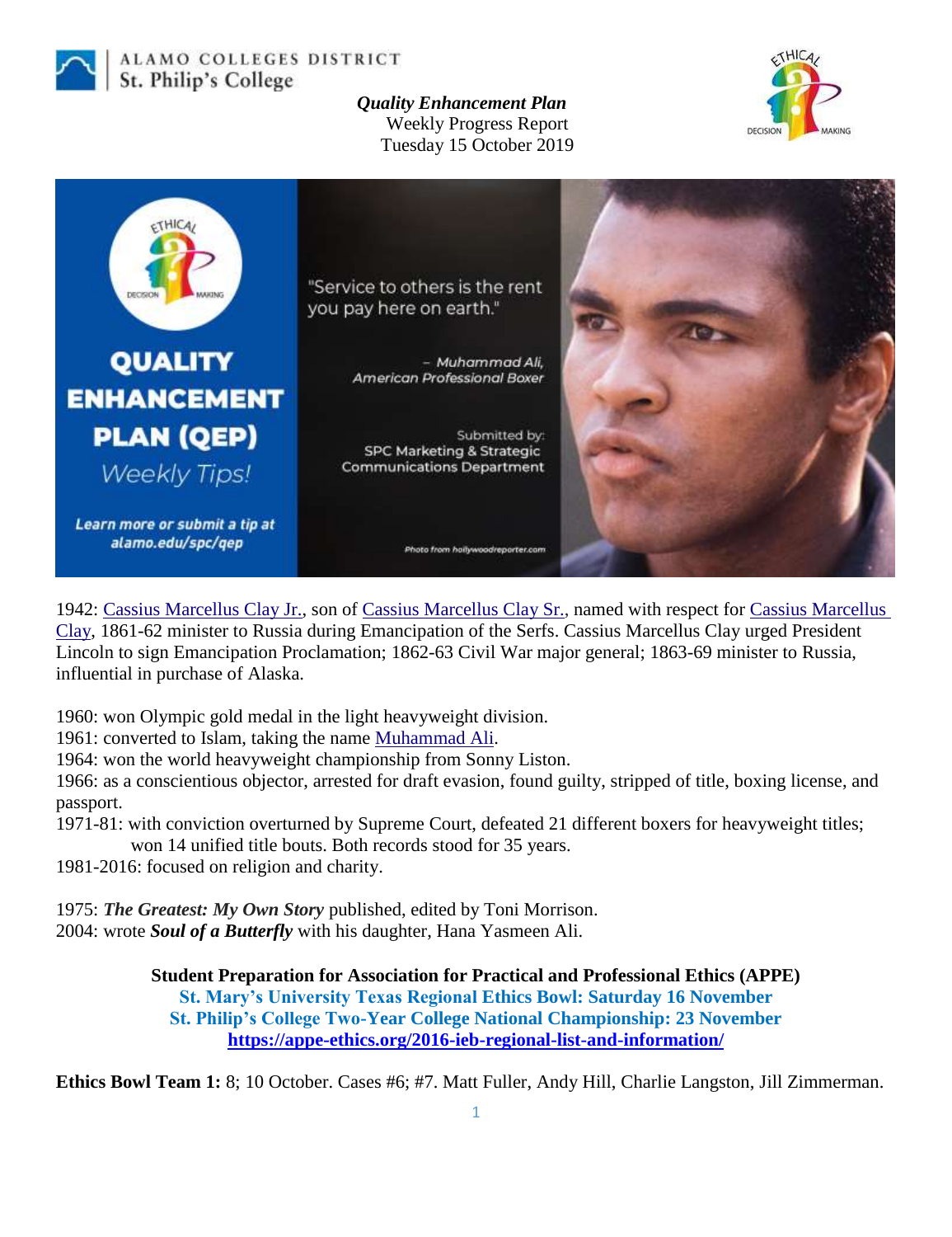**Registered Nurse Ethics Bowl Team:** 14 October. Group six presented Case #5. Valerie Moke, Jill Zimmerman, Andrew Hill, Charlie Langston. 19 students.

## **Completed QEP and Ethics Bowl Tasks, Events, and Initiatives**

**Faculty-Student Best Practices sharing:** Information Technology, 10 October, 2pm, TSC. **Faculty Development / Community Awareness:** La Vernia High School, 11 October. Jana Acosta, College & Career Advisor; Rebecca Meek, Media Specialist; Teri Hayes, Biology Instructor. Jill Zimmerman. QEP presentation; ISLO / QEP Assignments; QEP rubric. QEP regularly discussed in department meetings. **Faculty-Student Best Practices:** AC/DC Electrical class, Mike Cain. David Kisel. 12 students. **Diesel Advisory:** Community Awareness. Don Fernandez, 14 October, ASE Certified Technician, Program coordinator, 11:30, SWC Building 6.

## **Upcoming QEP and Ethics Bowl Tasks, Events, and Initiatives, through 13 December**

**Faculty Development / Community Awareness:** Warren High School, 15 October. **Faculty-Student Best Practices:** Academic Services, 16 October, 9:15, CLR 301. **Faculty-Student Best Practices:** Applied Science and Technology, 16 October, 2:15, SWC. **Faculty-Student Best Practices:** Health Sciences, 16 October, 3:30, CHP 221. **Early Childhood and Family Studies Information session:** Community-wide Ethical Decision-making awareness. 16 October, 6 pm, CHP 135. **Faculty Development / Community Awareness:** Navarro High School, 21 October. **Faculty Development / Community Awareness:** Smithson Valley High School, 22 October.

**Ethics Bowl Judges; Moderators Training:** Employee Development Day, 25 October, SLC second floor. Deadline for volunteering to Judge or Moderate: 25 October. **Community Awareness:** Physical Therapist Assistant Advisory, 12-1:30, 5 November, CHP 310. **Faculty Development / Community Awareness**. Memorial High School. 28; 30 October.

**APPE Texas Regional Ethics Bowl.** Saturday, 16 November, 7:30-3pm, St. Mary's University. **[https://appe](https://appe-ethics.org/2016-ieb-regional-list-and-information/)[ethics.org/2016-ieb-regional-list-and-information/](https://appe-ethics.org/2016-ieb-regional-list-and-information/)**

## **Assessment**

**Personal and Social Responsibility Inventory I, pre-Test.** 23 August to 29 September. 956 completed. **PSRI-II, post-Test.** 18 November to 13 December.

**APPE Two-Year College National Championship.** Saturday, 23 November, 7:30-3pm, St. Philip's College. **<https://appe-ethics.org/2016-ieb-regional-list-and-information/>**

**Faculty-Student Best Practices sharing:** Communications & Learning Department; Professional Development Week (to include DC/ECHS mentors, adjuncts), Saturday 16 January.

**Early Childhood and Family Studies Orientation:** Community awareness. 29 January, 6 pm, CHP 135.

**ISLO Calibration:** Thursday 6 February, 1-5pm, CLR 208. Shanna Bradford.

**ISLO Assessment:** Friday 7 February, 7:30-5, CLR 208; 210. Shanna Bradford.

**Faculty-Student Best Practices sharing:** Communications & Learning Department Follow-up, February.